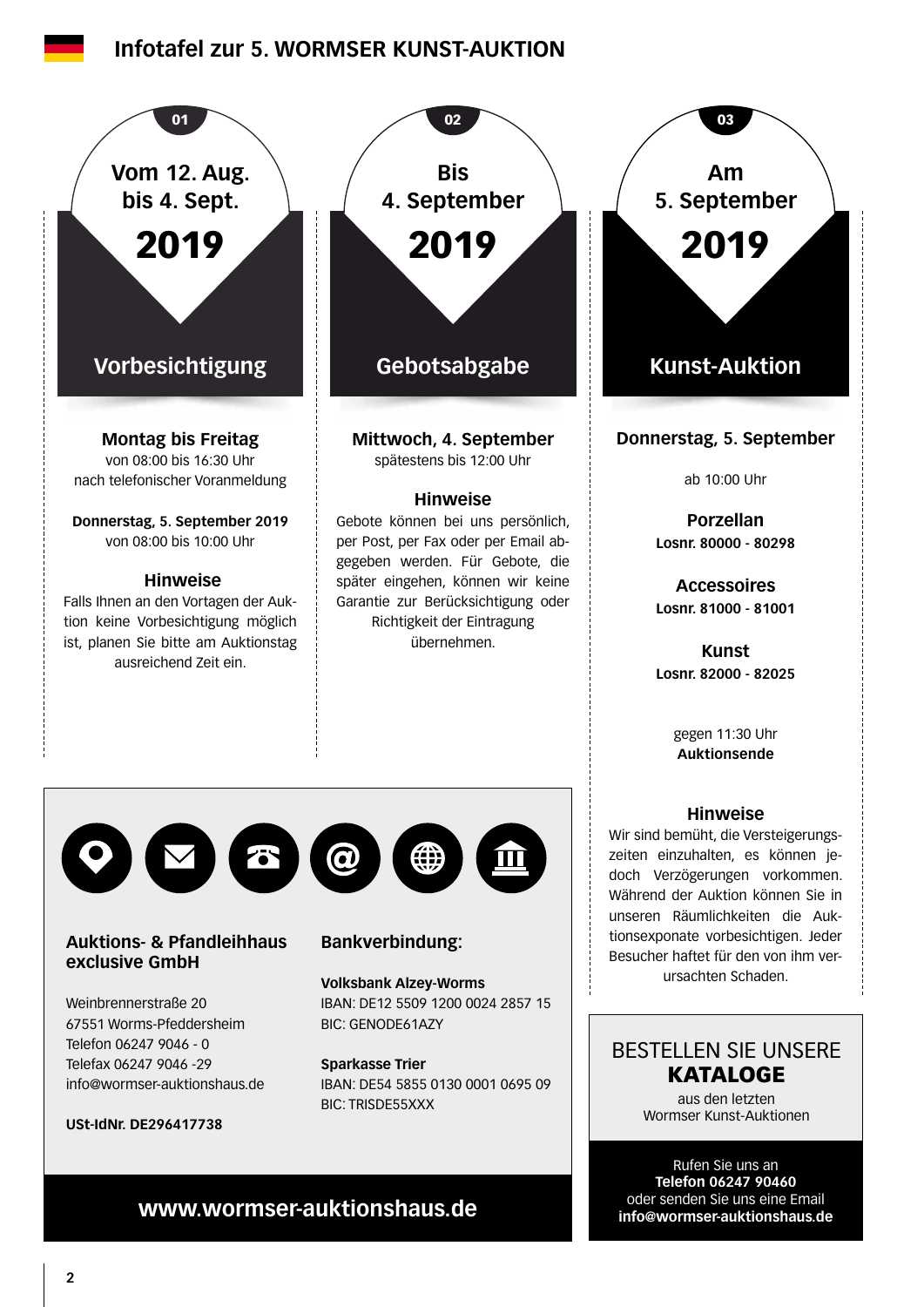# **Infotafel zu 5. WORMSER KUNST-AUKTION**



ten i. H. v. 30,00 Euro je Monat fällig!



**Montag bis Freitag**  von 08:00 Uhr bis 16:30 Uhr

**Annahmeschluss**  11. Oktober 2019

#### **Hinweise**

Einlieferungen von Auktionsexponaten sind jederzeit erwünscht. Bei größeren Objekten ist eine Übernahme bei Ihnen zu Hause möglich. Abholungen sind in Deutschland und im nahen europäischen Ausland möglich.

**Am 5. März** 2020

#### **Donnerstag, 5. März 2020**

Ab sofort beginnen unsere sachkundigen Mitarbeiter mit den Vorbereitungen für die nächste Wormser Kunst-Auktion, sodass die eingelieferten Sammlerstücke optimal und einem großen Bieterpublikum zum besten Preis präsentiert werden können. Durch unser Auktionshaus erhalten Einlieferer und Bieter die perfekte Plattform.Wir freuen uns schon heute über Ihre Einlieferungen und Gebote.

Ihr Wormser Auktionsteam



## Erfahrungen im Auktionshandel seit 1985

QR-CODE **Infotafel zur 5. WORMSER Kunst-AUKTION**

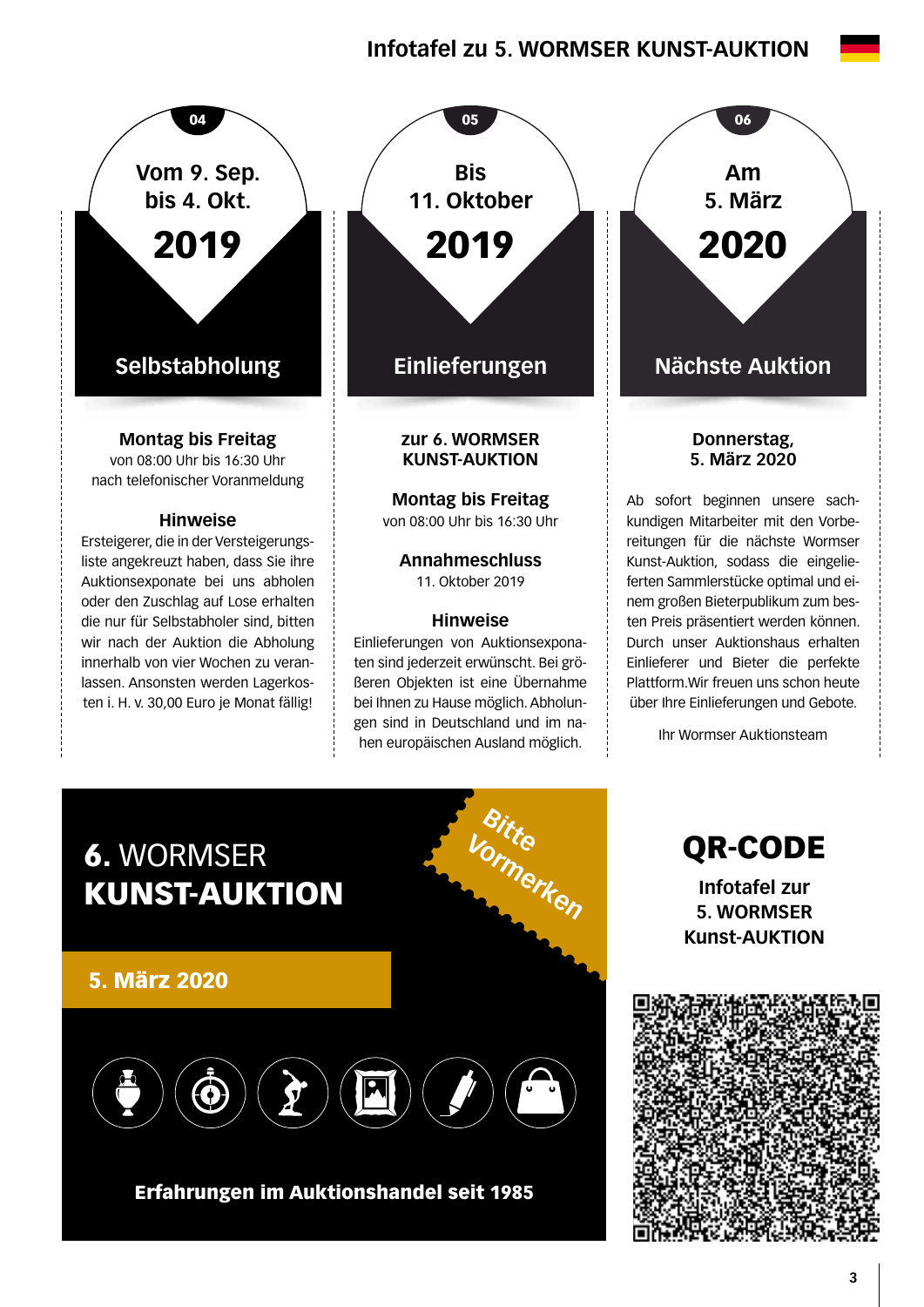

or send us an email **info@wormser-auktionshaus.de**

**www.wormser-auktionshaus.de**